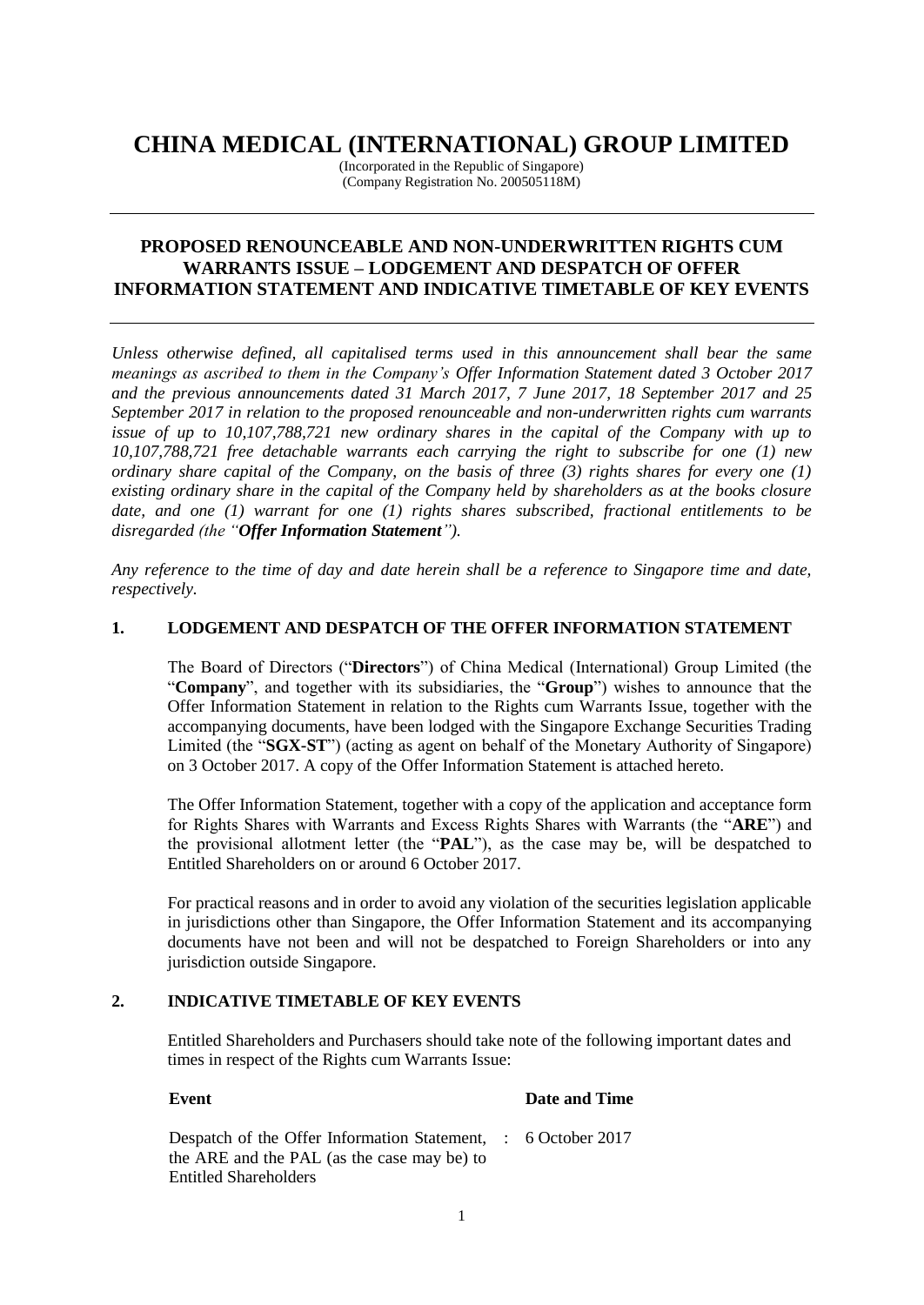| Commencement of trading of "nil-paid" rights : 6 October 2017 from 9.00 a.m.                                                                                                                                    |                   |                                                                                          |
|-----------------------------------------------------------------------------------------------------------------------------------------------------------------------------------------------------------------|-------------------|------------------------------------------------------------------------------------------|
| Last date and time for splitting and trading of : 16 October 2017 at 5.00 p.m.<br>"nil-paid" rights                                                                                                             |                   |                                                                                          |
| Last date and time for acceptance of and : 23 October 2017 at 5.00 p.m.<br>payment for Rights Shares with Warrants                                                                                              |                   | (9.30)<br>p.m.<br>for Electronic<br>Applications)                                        |
| Last date and time for acceptance of and<br>payment for Rights Shares with Warrants by<br>renouncees                                                                                                            | $\sim$ 100 $\sim$ | 23 October 2017 at 5:00 p.m.<br>$(9.30 \text{ p.m.})$<br>for Electronic<br>Applications) |
| Last date and time for application and : $23$ October 2017 at 5:00 p.m.<br>payment for Excess Rights Shares with<br>Warrants                                                                                    |                   | for Electronic<br>$(9.30 \text{ p.m.})$<br>Applications)                                 |
| Expected date for issue of Rights Shares                                                                                                                                                                        |                   | : 30 October 2017                                                                        |
| Expected date for issue of Warrants                                                                                                                                                                             | $\mathbf{r}$      | 30 October 2017                                                                          |
| Expected date for crediting of Rights Shares : 31 October 2017<br>with Warrants                                                                                                                                 |                   |                                                                                          |
| Expected date for refund of unsuccessful or : 31 October 2017<br>invalid applications (if made through CDP)                                                                                                     |                   |                                                                                          |
| Expected date for the listing and : 31 October 2017 from 9.00 a.m.<br>commencement of trading of Rights Shares                                                                                                  |                   |                                                                                          |
| date<br>for<br>Expected<br>commencement of trading of Warrants<br>(subject to there being an adequate spread of<br>holdings of the Warrants to provide for an<br>orderly market in the trading of the Warrants) |                   | the listing and : 1 November 2017 from 9.00 a.m.                                         |

The above timetable is indicative only and is subject to change. As at the date of this announcement, the Company does not expect the above timetable to be modified. However, the Company may, upon consultation with its advisers and with the approval of the Sponsor and/or the SGX-ST, modify the timetable subject to any limitations under any applicable laws. In such an event, the Company will publicly announce the same through an SGXNET announcement to be posted on the website of the SGX-ST at http://www.sgx.com.

#### **3. ACCEPTANCES OF PROVISIONAL ALLOTMENTS OF RIGHTS SHARES WITH WARRANTS AND (IF APPLICABLE) APPLICATION FOR EXCESS RIGHTS SHARES WITH WARRANTS**

Acceptances of provisional allotments of Rights Shares with Warrants and (if applicable) applications for Excess Rights Shares with Warrants may only be made:

- (a) in the case of Entitled Depositors, by way of the ARE through CDP, or by way of an Electronic Application through an ATM of a Participating Bank; or
- (b) in the case of Entitled Scripholders, by way of the PAL through the Share Registrar.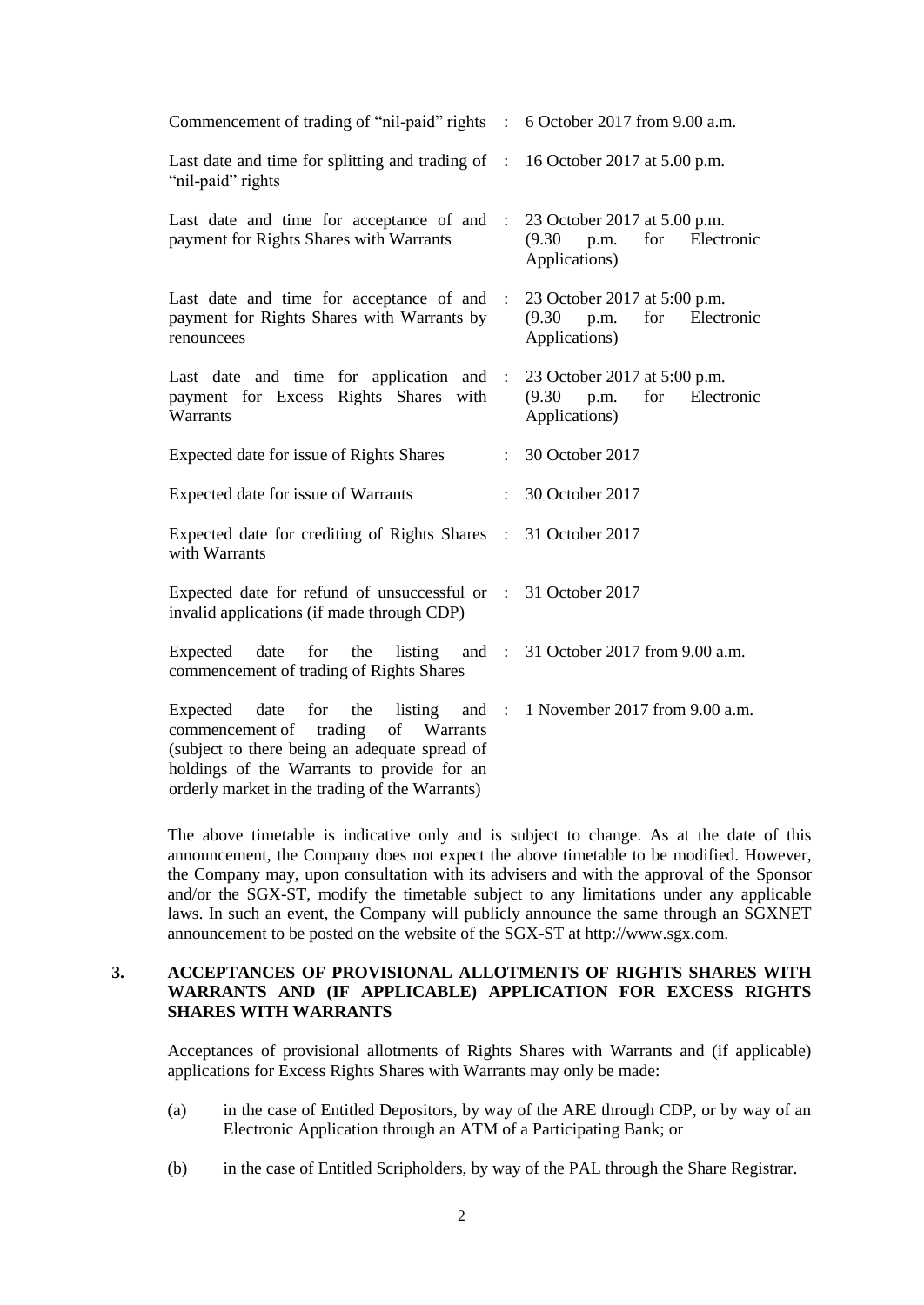More information on the procedures for acceptance, payment, splitting, renunciation and applications for Rights Shares with Warrants and Excess Rights Shares with Warrants by Entitled Shareholders can be found in the Offer Information Statement, the ARE and the PAL.

#### **4. TRADING PERIOD FOR "NIL-PAID" RIGHTS SHARES WITH WARRANTS**

Trading for the provisional allotments of Rights Shares with Warrants on Catalist (the "**nilpaid rights**") will commence from 9.00 a.m. on 6 October 2017 and will end at 5.00 p.m. on 16 October 2017. Entitled Depositors who sell their nil-paid rights during this period need not forward the ARE to the Purchasers as arrangements will be made by CDP for a separate application and acceptance form for Rights Shares with Warrants (the "**ARS**") to be issued to the Purchasers.

Purchasers should note that CDP will, for and on behalf of the Company, send the Offer Information Statement and the ARS, by ordinary post and at the Purchasers' own risk, to their respective Singapore addresses as maintained in the records of CDP.

The Offer Information Statement and its accompanying documents will not be despatched to Foreign Purchasers. Foreign Purchasers who wish to accept the provisional allotments of the Rights Shares with Warrants credited by CDP to their Securities Accounts should make the necessary arrangements with their Depository Agents or stockbrokers in Singapore. The Company further reserves the right to reject any acceptances of the provisional allotment of the Rights Shares with Warrants and/or any applications for excess Rights Shares with Warrants where it believes, or has reason to believe, that such acceptances or applications may violate the applicable legislation of any jurisdiction.

#### **5. COLLECTION OF THE OFFER INFORMATION STATEMENT**

Entitled Shareholders who do not receive the Offer Information Statement and its accompanying documents (the ARE or the PAL, as the case may be) may during the period up to 5.00 p.m. on 23 October 2017 (or such other time(s) and/or date(s) as may be announced from time to time by or on behalf of the Company) obtain copies of the documents from:

| In the case of Entitled Depositors:                                                                                                | In the case of Entitled Scripholders:                                                                                      |
|------------------------------------------------------------------------------------------------------------------------------------|----------------------------------------------------------------------------------------------------------------------------|
| <b>CDP</b>                                                                                                                         | Share Registrar of the Company                                                                                             |
| The Central Depository (Pte) Limited<br>9 North Buona Vista Drive<br>$\text{\#}01\text{-}19/20$ The Metropolis<br>Singapore 138588 | Boardroom Corporate & Advisory Services<br>Pte Ltd<br>50 Raffles Place, #32-01<br>Singapore Land Tower<br>Singapore 048623 |

Purchasers who do not receive the ARS and the Offer Information Statement may obtain copies of the same from CDP (at the address stated above) during the period up to 5.00 p.m. on 23 October 2017 (or such other time(s) and/or date(s) as may be announced from time to time by or on behalf of the Company).

#### **6. GENERAL**

This announcement is qualified in entirety by, and should be read in conjunction with, the full text of the Offer Information Statement. Where appropriate, further details will be disclosed in subsequent announcements.

#### **By Order of the Board**